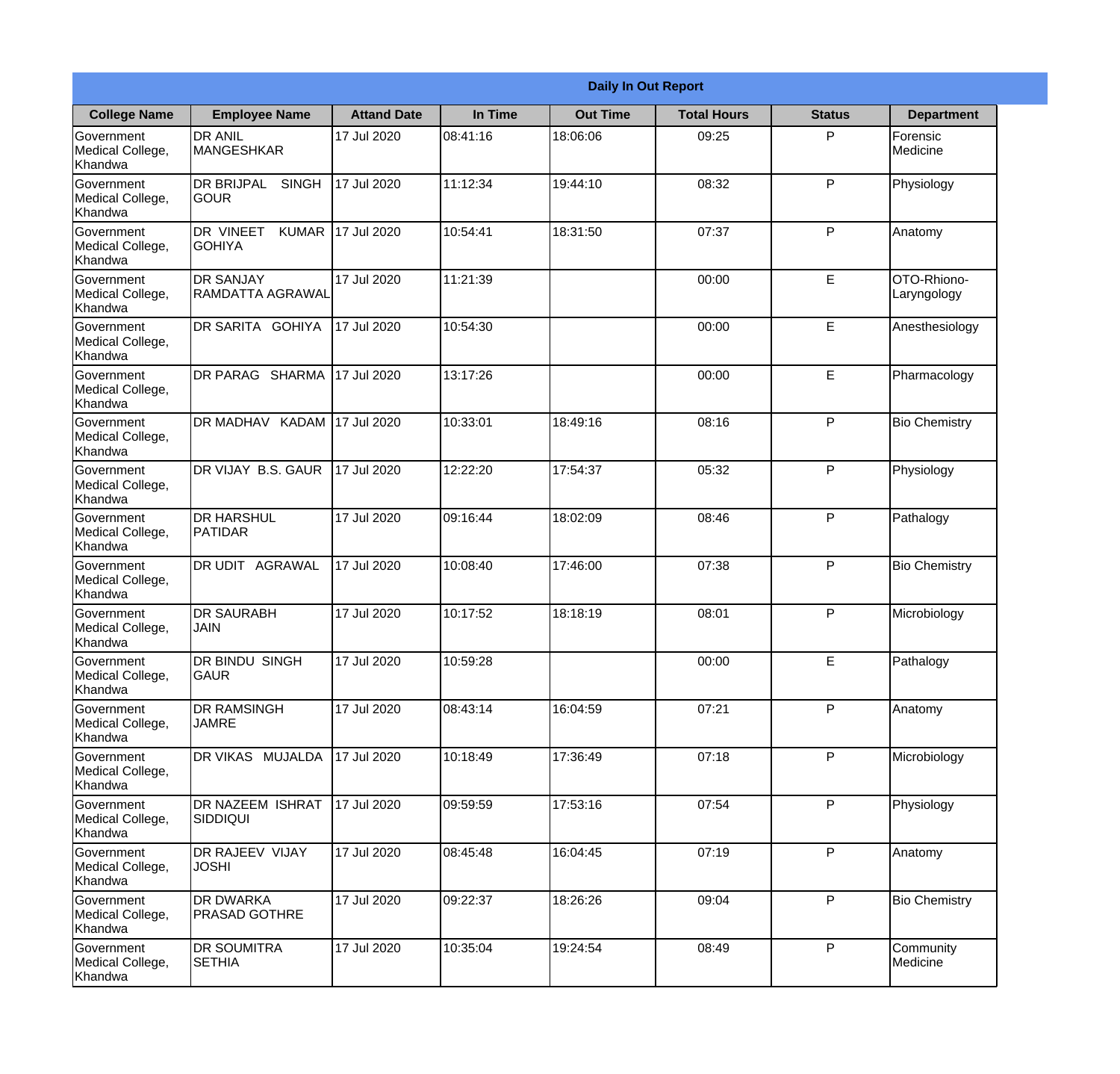| <b>Designation</b>                  | <b>Category</b>     |
|-------------------------------------|---------------------|
| Assistant Professor   Para Clinical |                     |
| Demonstrator/Tutor                  | Non Clinical        |
| Professor                           | <b>Non Clinical</b> |
| Professor                           | Clinical            |
| Professor                           | Clinical            |
| Professor                           | Para Clinical       |
| <b>Assistant Professor</b>          | Non Clinical        |
| Associate Professor Non Clinical    |                     |
| Assistant Professor   Para Clinical |                     |
| Associate Professor Non Clinical    |                     |
| Associate Professor   Para Clinical |                     |
| Associate Professor   Para Clinical |                     |
| Demonstrator/Tutor   Non Clinical   |                     |
| Demonstrator/Tutor   Para Clinical  |                     |
| Professor                           | Non Clinical        |
| <b>Assistant Professor</b>          | Non Clinical        |
| Demonstrator/Tutor   Non Clinical   |                     |
| Assistant Professor   Para Clinical |                     |

## **Daily In Out Report**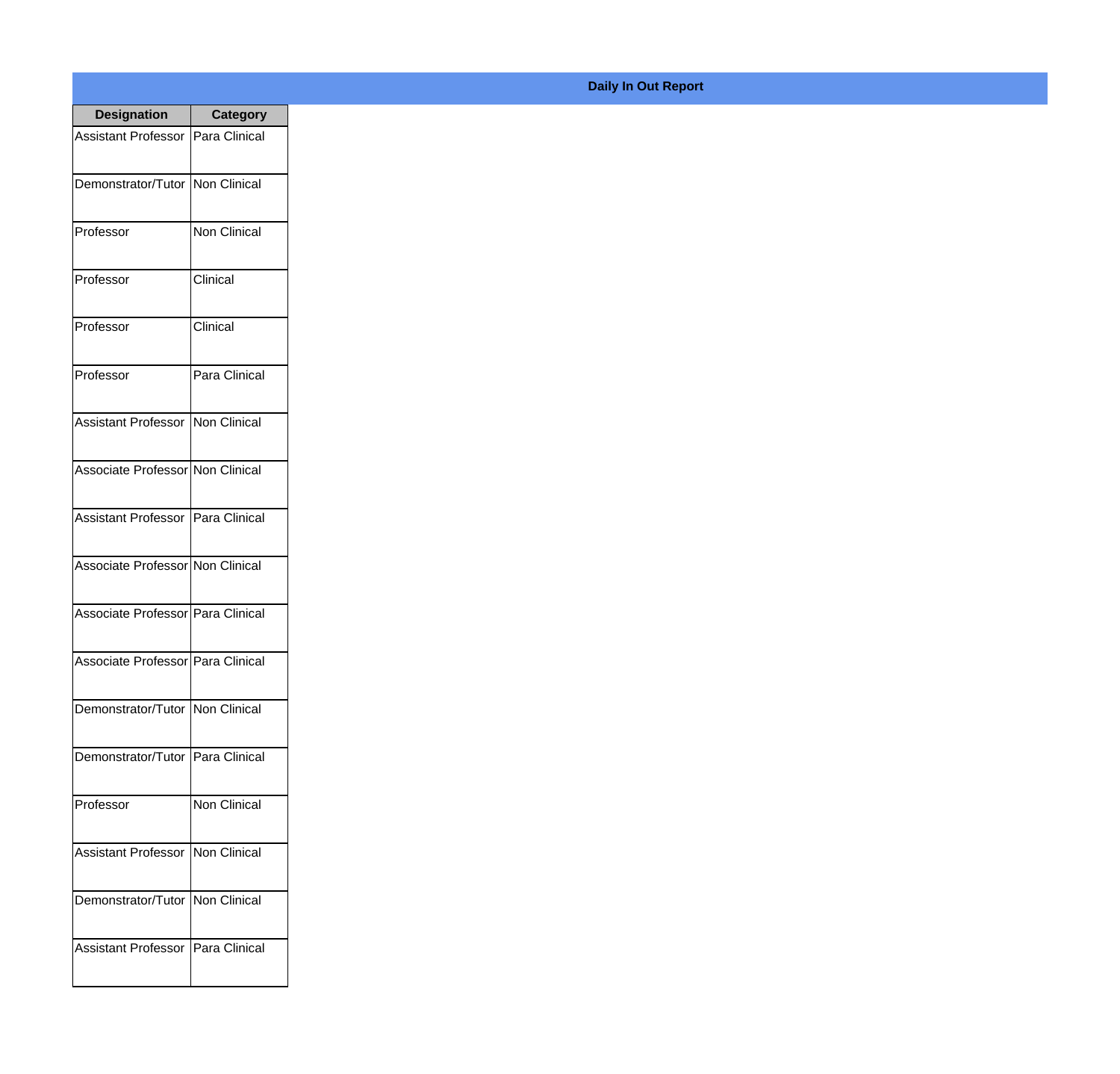|                                                         |                                                |             |          |          | <b>Daily In Out Report</b> |              |                       |
|---------------------------------------------------------|------------------------------------------------|-------------|----------|----------|----------------------------|--------------|-----------------------|
| Government<br>Medical College,<br>Khandwa               | DR LEENA PARIHAR                               | 17 Jul 2020 | 12:11:17 |          | 00:00                      | E            | Community<br>Medicine |
| <b>Government</b><br>Medical College,<br>Khandwa        | IMR PIYUSH KUMAR<br><b>MISHRA</b>              | 17 Jul 2020 | 11:24:04 | 18:46:18 | 07:22                      | $\mathsf{P}$ | Community<br>Medicine |
| <b>Government</b><br>Medical College,<br>Khandwa        | DR SACHIN PARMAR 17 Jul 2020                   |             | 10:15:27 | 19:34:41 | 09:19                      | P            | Community<br>Medicine |
| <b>Government</b><br>Medical College,<br>Khandwa        | DR PRAMILA VERMA 17 Jul 2020                   |             | 11:07:39 |          | 00:00                      | E            | Paediatrics           |
| Government<br>Medical College,<br>Khandwa               | <b>DR GARIMA</b><br><b>AGRAWAL VARSHNEY</b>    | 17 Jul 2020 | 10:05:09 | 10:25:28 | 00:20                      | P            | Paediatrics           |
| <b>Government</b><br>Medical College,<br><b>Khandwa</b> | <b>DR GARIMA</b><br><b>AGRAWAL VARSHNEY</b>    | 17 Jul 2020 | 16:32:56 |          | 00:20                      | $\mathsf{P}$ | Paediatrics           |
| Government<br>Medical College,<br>Khandwa               | <b>DR SIDDHARTH</b><br><b>BANODE</b>           | 17 Jul 2020 | 09:26:44 | 17:02:56 | 07:36                      | P            | Pharmacology          |
| Government<br>Medical College,<br>Khandwa               | <b>DR CHANDNI</b><br>KAROLE                    | 17 Jul 2020 | 09:33:38 | 13:43:08 | 04:10                      | P            | Ophthalmology         |
| Government<br>Medical College,<br>Khandwa               | <b>DR PRIYA KAPOOR</b><br><b>KAPOOR</b>        | 17 Jul 2020 | 10:12:47 | 14:04:49 | 03:52                      | $\mathsf{P}$ | Pathalogy             |
| <b>Government</b><br>Medical College,<br>Khandwa        | <b>DR SAPNA</b><br><b>MAHESHRAM</b>            | 17 Jul 2020 | 10:45:45 | 17:56:52 | 07:11                      | $\mathsf{P}$ | Community<br>Medicine |
| <b>Government</b><br>Medical College,<br>Khandwa        | <b>DR RAJENDRA</b><br><b>SINGH MANDLOI</b>     | 17 Jul 2020 | 11:12:41 | 16:34:45 | 05:22                      | $\mathsf{P}$ | <b>Bio Chemistry</b>  |
| Government<br>Medical College,<br>Khandwa               | <b>DR SEEMA</b><br>SUDHAKARRAO<br><b>SUTAY</b> | 17 Jul 2020 | 10:53:33 | 17:47:13 | 06:54                      | P            | Forensic<br>Medicine  |
| Government<br>Medical College,<br>Khandwa               | DR AJAY<br>NARWARIYA                           | 17 Jul 2020 | 11:17:14 | 19:18:19 | 08:01                      | $\mathsf{P}$ | Microbiology          |
| Government<br>Medical College,<br>Khandwa               | DR RAKESH SINGH<br><b>HAZARI</b>               | 17 Jul 2020 | 16:57:08 |          | 00:00                      | E            | Pathalogy             |
| Government<br>Medical College,<br>Khandwa               | <b>DR ANANT</b><br><b>TUKARAM PAWAR</b>        | 17 Jul 2020 | 17:13:11 |          | 00:00                      | E            | Community<br>Medicine |
| Government<br>Medical College,<br>Khandwa               | DR SHAIKH M.KHALIQ 17 Jul 2020                 |             | 10:28:56 |          | 00:00                      | E            | <b>Bio Chemistry</b>  |
| Government<br>Medical College,<br>Khandwa               | DR MAHENDRA<br><b>PANWAR</b>                   | 17 Jul 2020 | 09:39:22 |          | 00:00                      | E            | Orthopaedics          |
| Government<br>Medical College,<br>Khandwa               | <b>DR SITARAM</b><br><b>SOLANKI</b>            | 17 Jul 2020 | 08:49:25 | 19:23:43 | 10:34                      | P            | Forensic<br>Medicine  |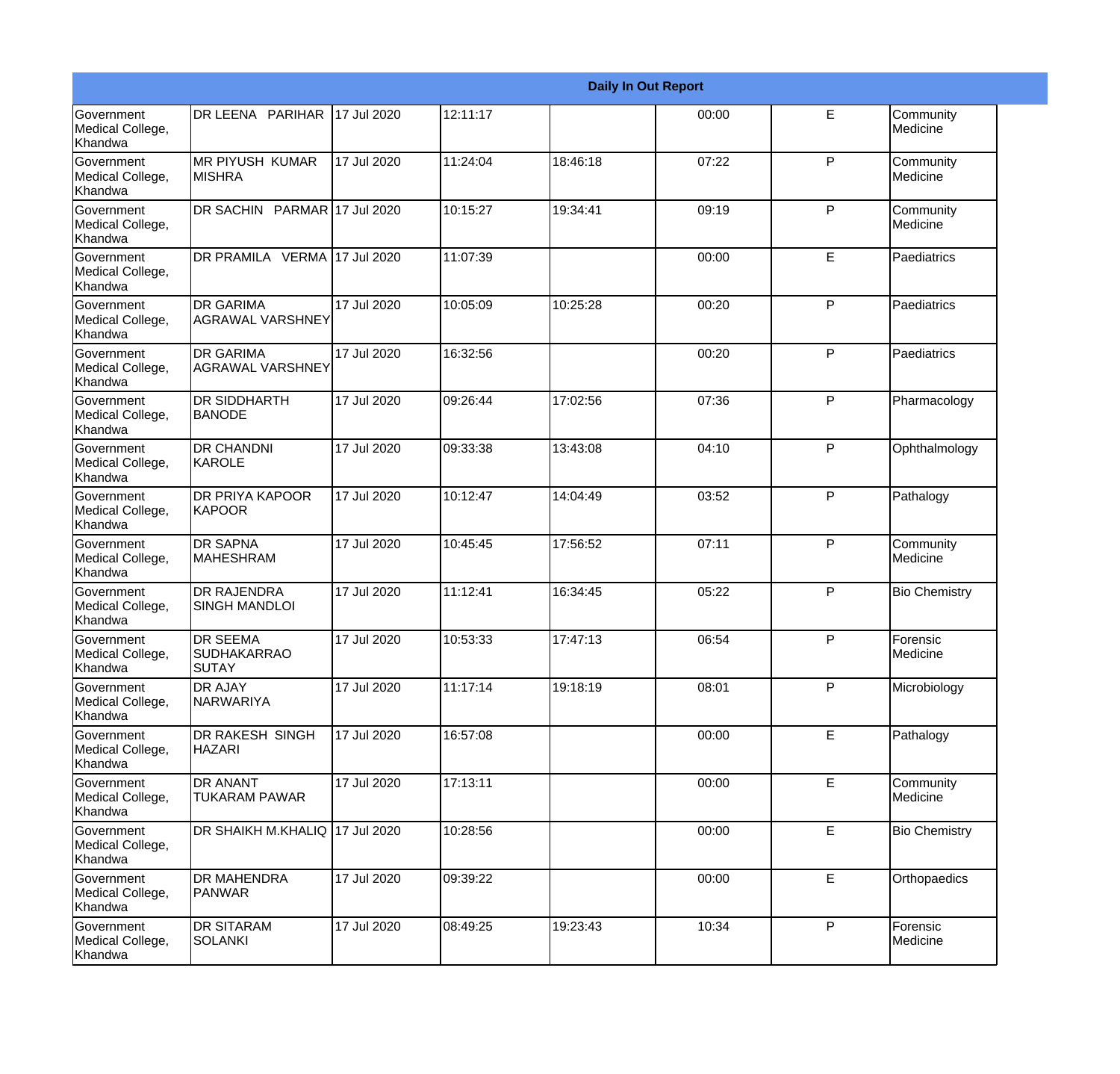| Assistant Professor   Para Clinical |               |
|-------------------------------------|---------------|
| Statistician                        | Para Clinical |
|                                     |               |
| Assistant Professor Para Clinical   |               |
| Professor                           | Clinical      |
| Associate Professor Clinical        |               |
| Associate Professor Clinical        |               |
| Associate Professor Para Clinical   |               |
| Assistant Professor Clinical        |               |
| Demonstrator/Tutor Para Clinical    |               |
| Associate Professor Para Clinical   |               |
| Demonstrator/Tutor Non Clinical     |               |
| Professor                           | Para Clinical |
|                                     |               |
| Demonstrator/Tutor Para Clinical    |               |
| Professor                           | Para Clinical |
| Professor                           | Para Clinical |
| Professor                           | Non Clinical  |
| Assistant Professor Clinical        |               |
|                                     |               |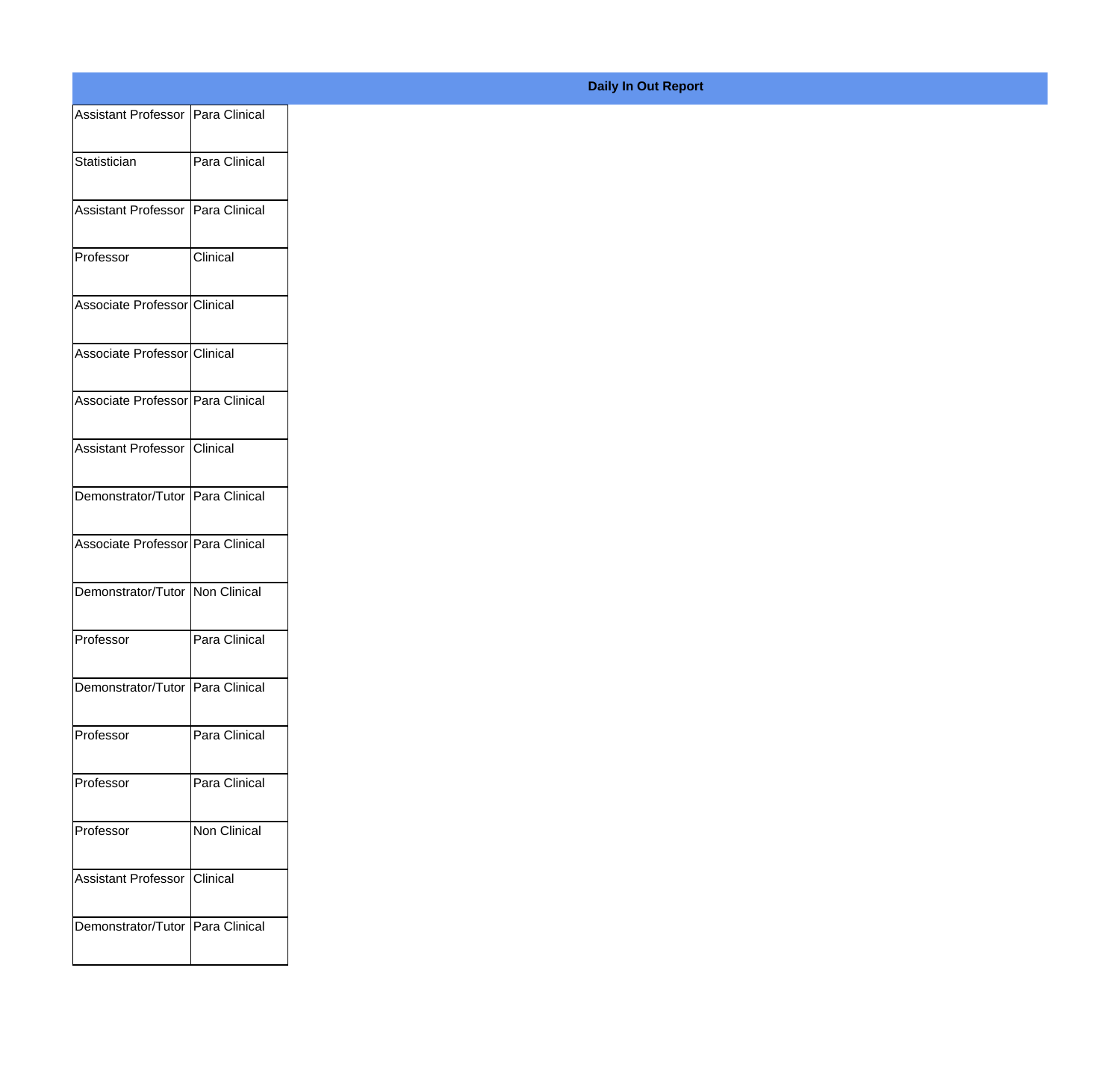|                                                  |                                                   |             |          | <b>Daily In Out Report</b> |       |    |                             |
|--------------------------------------------------|---------------------------------------------------|-------------|----------|----------------------------|-------|----|-----------------------------|
| Government<br>Medical College,<br>Khandwa        | <b>DR RANJEET</b><br><b>BADOLE</b>                | 17 Jul 2020 | 09:07:47 |                            | 00:00 | E  | <b>General Medicine</b>     |
| Government<br>Medical College,<br>Khandwa        | <b>DR ASHOK</b><br><b>BHAUSAHEB NAJAN</b>         | 17 Jul 2020 | 10:10:38 | 17:38:35                   | 07:28 | P  | Forensic<br>Medicine        |
| Government<br>Medical College,<br>Khandwa        | <b>DR SANGEETA</b><br><b>CHINCHOLE</b>            | 17 Jul 2020 | 10:51:47 | 16:32:44                   | 05:41 | P  | Physiology                  |
| Government<br>Medical College,<br>Khandwa        | DR NEERAJ KUMAR                                   | 17 Jul 2020 | 09:51:31 | 18:47:49                   | 08:56 | P  | Dentisry                    |
| Government<br>Medical College,<br>Khandwa        | DR VIJAY NAYAK                                    | 17 Jul 2020 | 11:23:22 | 18:00:27                   | 06:37 | P  | Anatomy                     |
| Government<br>Medical College,<br>Khandwa        | DR SUNIL BAJOLIYA                                 | 17 Jul 2020 | 09:31:43 |                            | 00:00 | E  | OTO-Rhiono-<br>Laryngology  |
| Government<br>Medical College,<br>Khandwa        | <b>DR NISHA MANDLOI</b><br>PANWAR                 | 17 Jul 2020 | 09:35:48 | 17:09:48                   | 07:34 | P  | Obstetrics &<br>Gynaecology |
| Government<br>Medical College,<br>Khandwa        | <b>DR NANDINI DIXIT</b>                           | 17 Jul 2020 | 11:38:38 |                            | 00:00 | E  | Paediatrics                 |
| Government<br>Medical College,<br>Khandwa        | <b>DR SATISH</b><br><b>CHANDEL</b>                | 17 Jul 2020 | 10:09:25 | 18:43:16                   | 08:34 | P  | Pharmacology                |
| <b>Government</b><br>Medical College,<br>Khandwa | <b>DR MUKTESHWARI</b><br><b>GUPTA</b>             | 17 Jul 2020 | 10:25:16 | 17:26:30                   | 07:01 | P  | Pharmacology                |
| Government<br>Medical College,<br>Khandwa        | DR YASHPAL RAY                                    | 17 Jul 2020 | 11:12:01 | 11:12:09                   | 00:00 | AB | Anatomy                     |
| Government<br>Medical College,<br>Khandwa        | <b>DR VISHAL</b><br><b>KUMAR</b><br><b>THAKRE</b> | 17 Jul 2020 | 09:29:01 | 17:13:22                   | 07:44 | P  | Physiology                  |
| Government<br>Medical College,<br>Khandwa        | <b>DR SHAILENDRA</b><br><b>SINGH CHOUHAN</b>      | 17 Jul 2020 | 12:52:09 |                            | 00:00 | E  | Orthopaedics                |
| Government<br>Medical College,<br>Khandwa        | <b>MOHIT GARG</b>                                 | 17 Jul 2020 | 09:25:12 | 16:02:32                   | 06:37 | P  | <b>General Medicine</b>     |